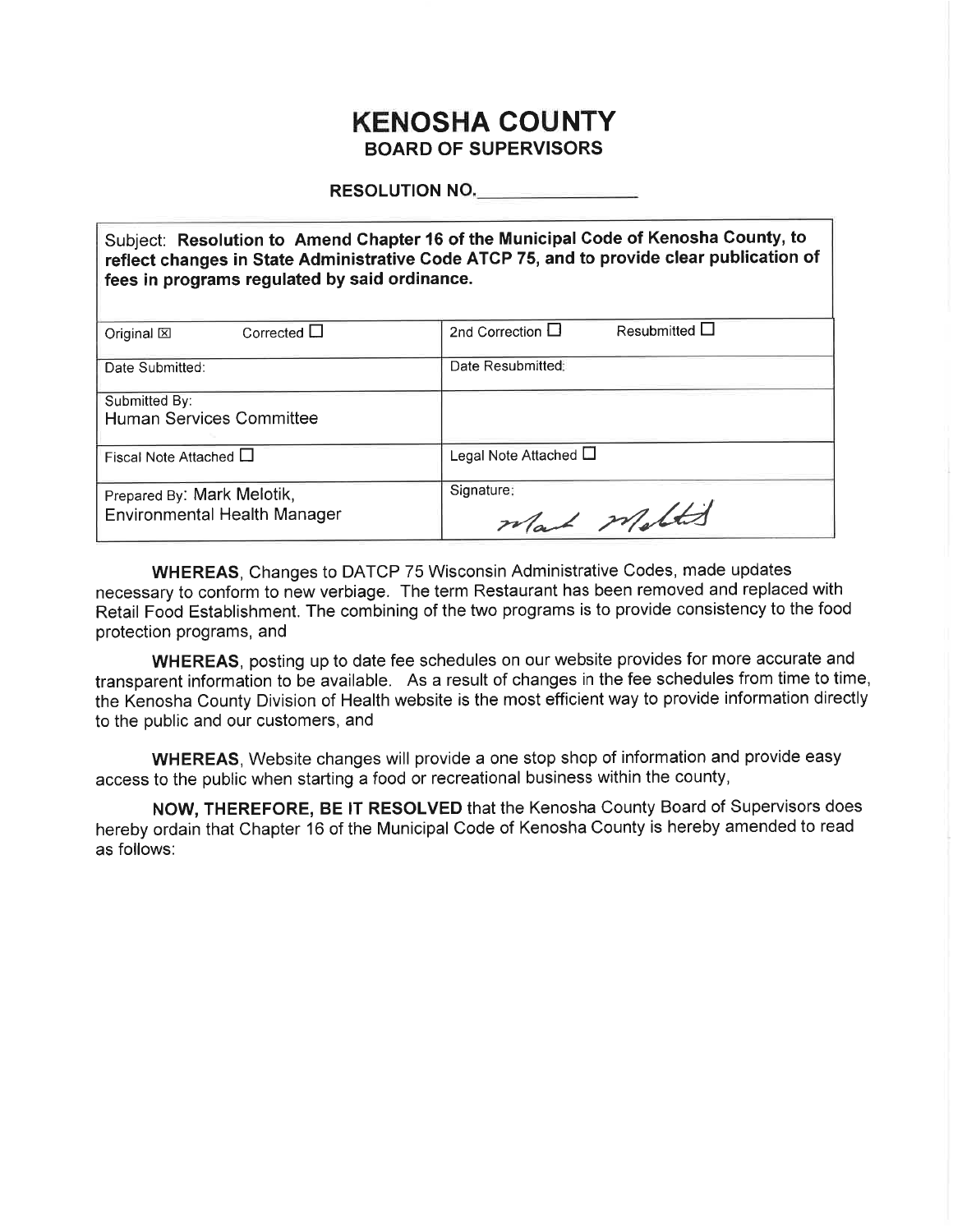### CHAPTER 16 KENOSHA COUNTY ENVIRONMENTAL HEALTH/FOOD ORDINANCE

### **A. GENERAL PROVISIONS**

### 16.01-1 ADMINISTRATION.

This ordinance shall be administered by the Kenosha County Division of Health, hereinafter referred to as "Division".

### 16.01-2 ENFORCEMENT.

- (a) The Health Officer/Director or the Health Officer's duly authorized representative shall enforce the regulations of this chapter and may issue orders to effect correction of violations and may issue citations pursuant to Section 3.60 of the Municipal Code of Kenosha County.
- (b) The Kenosha County Corporation Counsel may in his discretion commence legal action and may proceed pursuant to the provisions outlined in Wisconsin Statutes Sections 66.119, 66.12, or pursuant to the issuance of a summons and complaint.

(c) Pursuant to the Uniform Citation Ordinance of the Municipal Code of Kenosha County, citations may be issued by the Health Officer or authorized deputies.

### 16.01-3 SEVERABILITY.

Each section, paragraph, sentence, clause, word, and provision of this ordinance is severable, and if any provisions shall be held unconstitutional or invalid for any reason, such decision shall not affect the remainder of the ordinance nor any part thereof other than that affected by such decision.

### 16.01-4 DEFINITIONS.

- (a) "County" means Kenosha County, Wisconsin.
- (b) "Division" means the Kenosha County Division of Health.
- (c) "Health Officer" means the Kenosha County Health Director or his/her designee.
- (d) "Person" means an individual, partnership, association, firm, company, corporation, organization, municipality, county, town, or state agency, whether tenant, owner, lessee or licensee, or the agent, heir or assignee of any of these.
- (e) "Reinspection" means a follow-up inspection conducted to verify that an ordered remedial action has been taken and to verify that the non-compliance or violation no longer exists. The Division may reinspect a license holder whenever an inspection or the investigation of a complaint reveals the existence of a violation that is potentially hazardous to the health and welfare of patrons or employees of the establishment. Any such reinspection shall be scheduled to allow the owner a reasonably sufficient time to correct any noted non-compliance or violation.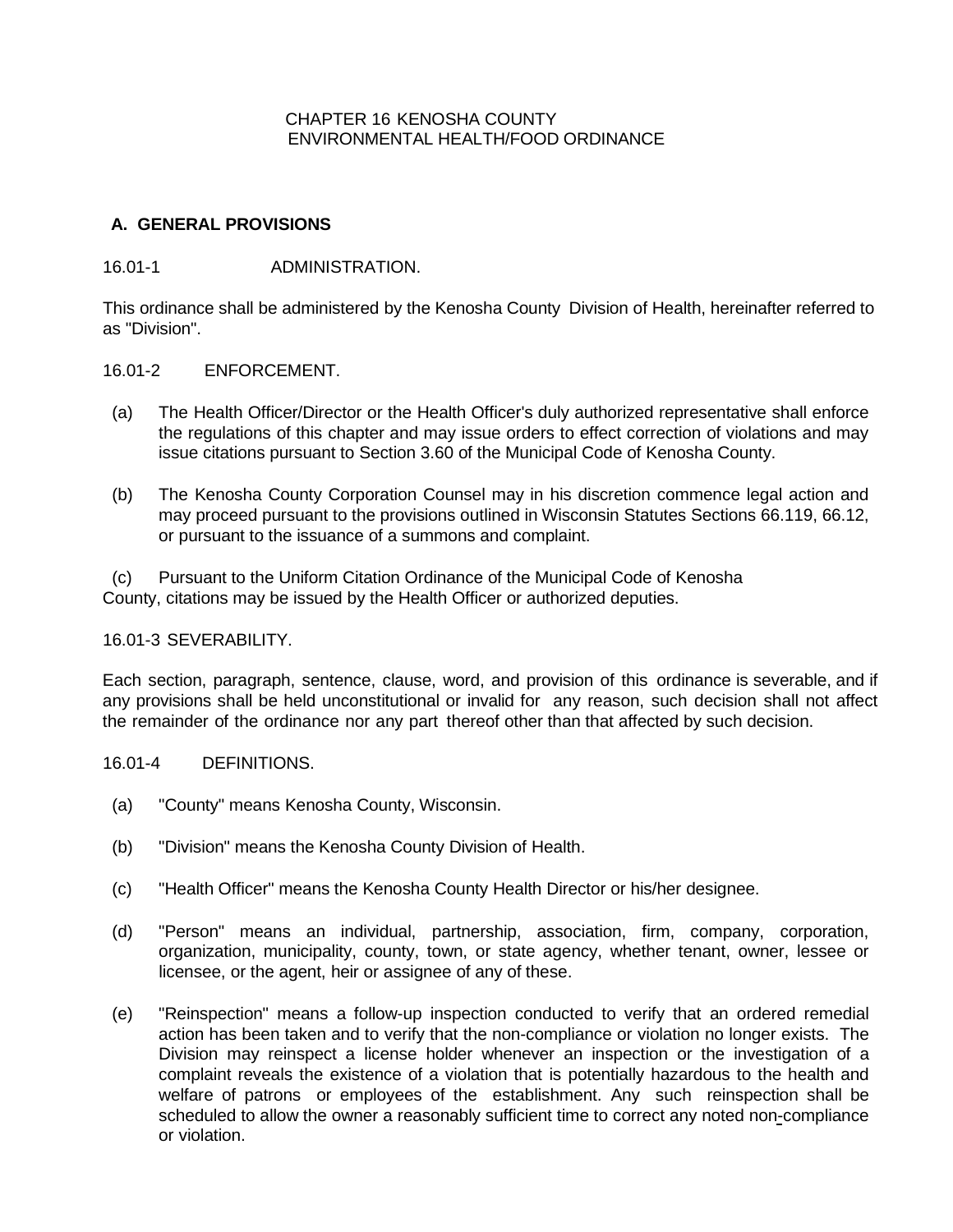# 16.01-5 LICENSE APPLICATIONS.

Applications for licenses required in this chapter shall be made in writing to the Division on forms provided by the Division and shall contain, but not be limited to, the following information:

- (a) The name, home address and date of the birth of the applicant.
- (b) The trade name and address of the establishment.
- (c) Whether the applicant is a person, corporation or partnership.
	- (1) If the applicant is a corporation, the application shall contain the registered agent's name, home address and date of birth.
	- (2) If the applicant is a partnership, the application shall include the names, home addresses and date of births of the partners.
- (d) The signature of all applicants and their agents to confirm that all information on the application is correct and acknowledge that any change in the information on the application shall be reported to the Health Officer within 14 days of the change.

# 16.01-6 LICENSE ISSUANCE

- (a) The Health Officer shall issue a license to the applicant if the requirements of this chapter have been complied with and if all applicable fees have been fully paid to the Division.
- (b) Any applicant that provides food to the needy free of charge, including a gratuity, shall be exempt from the license and fee specified under this section, but compliance with applicable health rules shall be required.
- (c) If the annual renewal fee has not been paid on or before June 30 of each year, an additional late payment fee shall be assessed, as specified in this ordinance under each license category. Establishments or individuals operating on July 15 without a proper license shall be ordered closed by the Health Officer.
- (d) All license and administrative fees shall be rounded upwards to the nearest dollar where necessary.
- (e) Any other fees owed to the Division by a person or an establishment including, but not limited to, water testing fees shall be added to the renewal fee.
- (f) A \$50.00 reinspection fee may be assessed for all reinspections when a violation(s) of an order has not been brought into compliance by the owner and/or operator of an establishment. The reinspection fee will be added to the renewal fee.
- (g) Beginning July 1, 2014, and continuing in each license year thereafter, the license fee shall increase in an amount up to 5% per year until the programs fully fund all direct program related costs, as determined by the annual cost allocation plan. This increase pertains to the following

licenses: Retail Food Establishments, Bed & Breakfast Establishments, Hotels, Motels and Tourist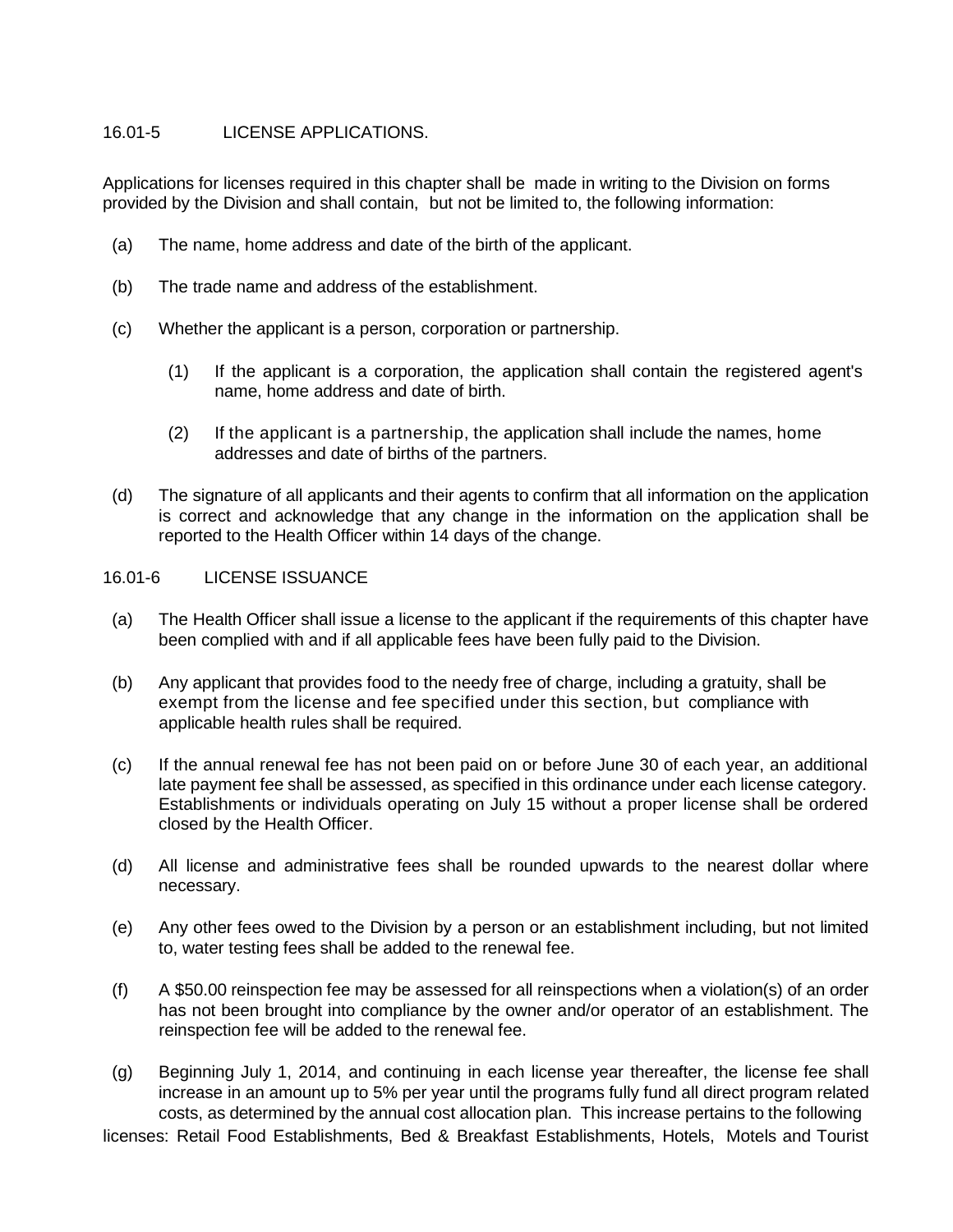Rooming Houses, Recreational and Educational Camps, Public Swimming Pools, Campgrounds, Mobile Home Parks, Tattoo and Body Piercing Establishments, and Food and Beverage Establishments.

### 16.01-7 DISPLAY OF LICENSE.

All licensees shall immediately post their license upon some conspicuous part of the room in which the business is carried on, and the license shall remain posted during the period for which it is in force.

#### 16.01-8 NOTIFICATION BY LICENSEE.

An individual applicant or licensee who resides outside of Wisconsin or who leaves the state for an extended period of time shall provide the Health Officer with the name, address, date of birth, and telephone number of a responsible person or agent within the state of Wisconsin upon whom any process, notice or demand required or permitted under this section to be served upon the licensee may be served.

#### 16.01-9 INSPECTION BY THE DIVISION.

Authorized employees of the Division, upon presenting proper identification, shall have the authority and duty to enter any licensed premises during regular business hours to inspect the same, with respect to business open at least forty (40) hours per week. In the absence of regular business hours, inspection shall be made at any reasonable hour. In the event of an emergency, an inspection may be made at any time.

### 16.01-10 DENIAL, SUSPENSION OR REVOCATION OF LICENSE.

The Health Officer may deny any license application or suspend or revoke any license issued under this chapter for non-compliance with this code or any other state or county law. The following procedure shall be followed in the denial, suspension or revocation of any license issued under this chapter:

- (a) A decision by the Health Officer to deny, suspend or revoke a license shall be in writing and shall state, with specificity, the reasons for the Health Officer's decision and shall state any and all applicable statutes, ordinances, rules, regulations, or orders which may have been violated. The Health Officer shall send to the licensee or license applicant a copy of the written decision by mail or by personal service. Said notice shall inform the licensee or applicant of the right to have this decision reviewed and the procedure for such review.
- (b) A licensee or applicant aggrieved by a decision of the Health Officer to deny, suspend or revoke a license must send a written Request for Review and Reconsideration to the Health Officer within 5 working days of receipt of the notice of the Health Officer's decision. The Request for Review and Reconsideration shall state the grounds upon which the person aggrieved contends that the decision should be reversed or modified.
- (c) Within 5 working days of receipt of the Request for Review and Reconsideration, the Health Officer shall review its initial determination. The Health Officer may affirm, reverse or modify the initial determination. The Health Officer shall mail or deliver to the licensee or applicant a copy of the Officer's decision on review which shall state the reasons for such decision. The decision shall advise the licensee or applicant of the right to appeal the decision, the time within which appeal shall be taken and the office or person with whom Notice of Appeal shall be filed.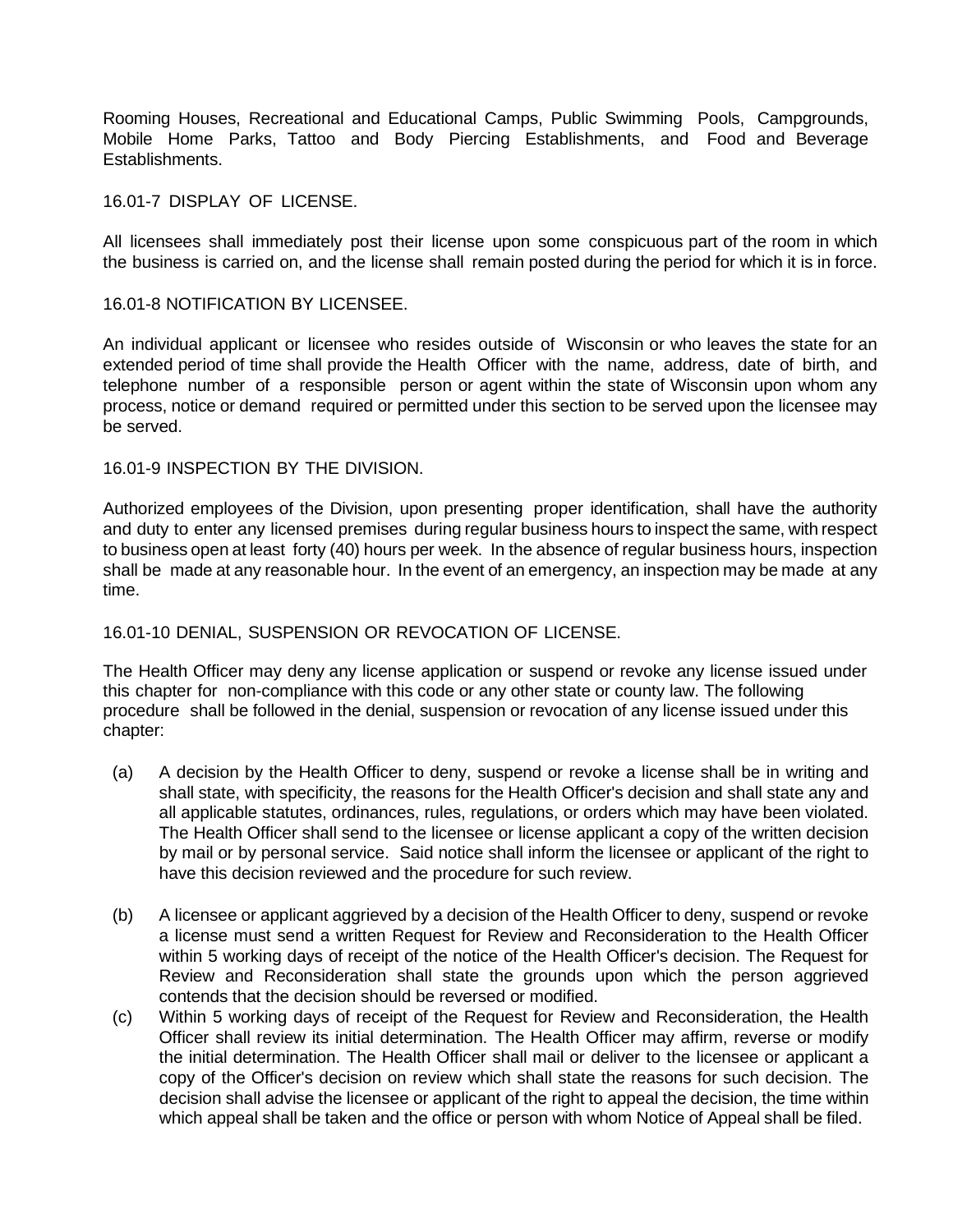(a) A licensee or applicant who wishes to appeal a decision made by the Health

Officer on review must file a notice of appeal within 10 days of receipt of the Health Officer's decision on review. The Notice of Appeal shall be filed or mailed to the Health Officer. The Health Officer shall immediately file said Notice with the Kenosha County Board of Health.

- (b) A licensee or applicant shall be provided a hearing on appeal within 30 days of receipt of the Notice of Appeal. The Health Officer shall serve the licensee or applicant with notice of the hearing by mail or personal service at least 5 days before the hearing.
- (c) The hearing shall be conducted before the Kenosha County Board of Health and shall be conducted in accordance with the procedures outlined in Section 68.11(2) and (3) of the Wisconsin Statutes.
- (d) Within 20 days of the hearing, the Kenosha County Board of Health shall mail or deliver to the applicant its written determination stating the reasons, therefore. This shall be a final county determination. (1/2/01)

### 16.01-11 TEMPORARY ORDERS.

Whenever, as the result of an inspection conducted pursuant to this chapter, the Health Officer has reasonable cause to believe that any examined food constitutes, or that any construction, sanitary condition, operation or method of operation of the premises or equipment used on the premises creates an immediate danger to health, the Health Officer may proceed as stated in Section 97.65(2), Wis. Stats. to issue a temporary order to prohibit the sale or movement of food for any purpose, prohibit the continued operation or method of operation of equipment, require the premises to cease any other operation or method of operation which creates an immediate danger to health. Section 97.65(2), Wis. Stats., is incorporated herein by reference and made a part of this ordinance as if fully set forth herein.

### 16.01-12 CONSTRUCTION OR ALTERATION OF LICENSABLE FOOD ESTABLISHMENTS.

- (a) Except as provided in (b), No person shall erect, construct, enlarge or alter a food establishment without first submitting to the Health Officer plans (drawings) which clearly show and describe the amount and character of the work proposed and without first receiving Division approval of submitted plans. Such plans shall include floor plan, equipment plan and specifications, wall, floor and ceiling finishes and plans and specifications for food service kitchen ventilation. Submitted plans shall give all information necessary to show compliance with applicable health codes. Submitted plans shall be retained by the Health Officer.
- (b) At the option of the Health Officer, plans need not be submitted to execute minor alterations. Minor alterations include, but are not limited to, the replacing or recovering of existing floor, wall, or ceiling coverings, or other cosmetic or decorating activities.
- (c) Any plans approved by the Division shall not be changed or modified unless the Health Officer has reviewed and approved the modifications or changes.

16.01-13 PENALTIES.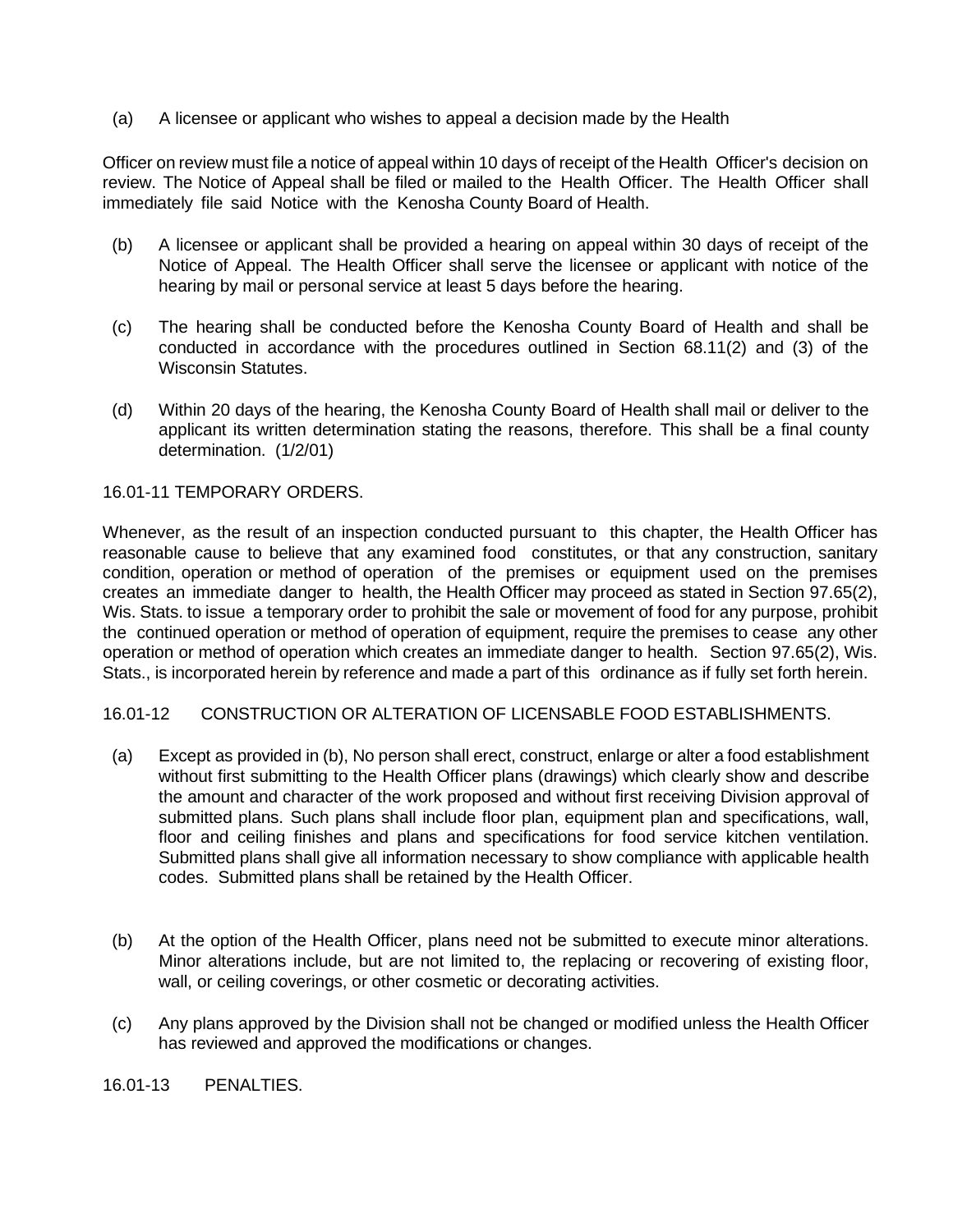- (a) General Penalties. Any person who fails to comply with the provisions of this ordinance or any order of the Health Officer or his or her authorized agent issued in accordance with this ordinance shall, upon conviction thereof, forfeit not less than One Hundred Dollars (\$100) or more than Five Hundred Dollars (\$500) and the cost of prosecution for each violation including court costs and reasonable attorney fees; and in default of payment of such forfeiture and costs shall be imprisoned in the County Jail until payment thereof, but not exceeding thirty (30) days. Each day a violation exists or continues shall constitute a separate offense.
- (b) Schedule of Cash Deposits for Violations Charged under 16.01-2(c). The cash deposit for the violation of any section or subsection of this ordinance shall be One Hundred Dollars (\$100). In addition, upon conviction, any person who has been found to have acted in violation of any of the above sections shall be liable for the costs of prosecution including court costs and reasonable attorney fees; and in default of payment of such forfeiture and costs, shall be imprisoned in the county jail until payment thereof, but not exceeding thirty (30) days. For a second offense of a similar nature within a twelvemonth period, the cash deposit shall be Two Hundred Fifty Dollars (\$250) and for a third offense of a similar nature within a twelve-month period, the cash deposit shall be Five Hundred Dollars (\$500). Each day a violation exists or continues shall constitute a separate offense.

# **B. RETAIL FOOD ESTABLISHMENTS**

### 16.02-1 REQUIREMENTS.

(a) No person, party, firm or corporation shall operate a Retail Food Establishment, Transient Retail Food Establishment , Mobile Retail Food Establishment, as defined in ATCP 75 of the Wisconsin Administrative Code, without first obtaining a license therefor from the Division, nor shall operate contrary to the terms and conditions of this ordinance, ATCP 75, where applicable, of the Wisconsin Administrative Code, which are incorporated herein by reference and made a part of this ordinance as if fully set forth herein.

# 16.02-2 APPLICATION

(a) License application for any of the above shall be made to the Division, on forms supplied by the Division, and shall be accompanied by the appropriate license fee and preinspection fee. Licenses hereunder shall not be issued or renewed by the Division unless and until the Health Officer determines and certifies compliance of the premises to be licensed with all the applicable terms and conditions of ATCP 75, Wis. Admin. Code and this ordinance. The Health Officer shall certify compliance prior to issuance or renewal.

16.02-3.1.1 LICENSE FEES.

- (a) Fees for licenses issued pursuant to this section shall be posted on the Division of Health website: [https://www.kenoshacounty.org/FeeSchedules](https://gcc02.safelinks.protection.outlook.com/?url=https%3A%2F%2Fwww.kenoshacounty.org%2FFeeSchedules&data=04%7C01%7CMark.Melotik%40kenoshacounty.org%7Cd19d54b4d22d4a99cb2308d9e0f2ba94%7C398ef54a8fda4dbc9488d353f54c7af3%7C1%7C0%7C637788155377071208%7CUnknown%7CTWFpbGZsb3d8eyJWIjoiMC4wLjAwMDAiLCJQIjoiV2luMzIiLCJBTiI6Ik1haWwiLCJXVCI6Mn0%3D%7C3000&sdata=4Z5fXvLkNmQzkQpYzWfm3P6335tKlxO2P%2Ffv0uXxPas%3D&reserved=0)
- (b) State Fees. In addition to the required fees set forth in par. (a) above, an applicant/licensee shall pay any applicable State of Wisconsin Administrative Fees, in an amount which is on file with the Division.

# 16.02-4 LICENSE PERIOD.

(a) The license period for licenses issued pursuant to this section shall be from July 1 through June 30. Those licenses initially issued during the period beginning on April 1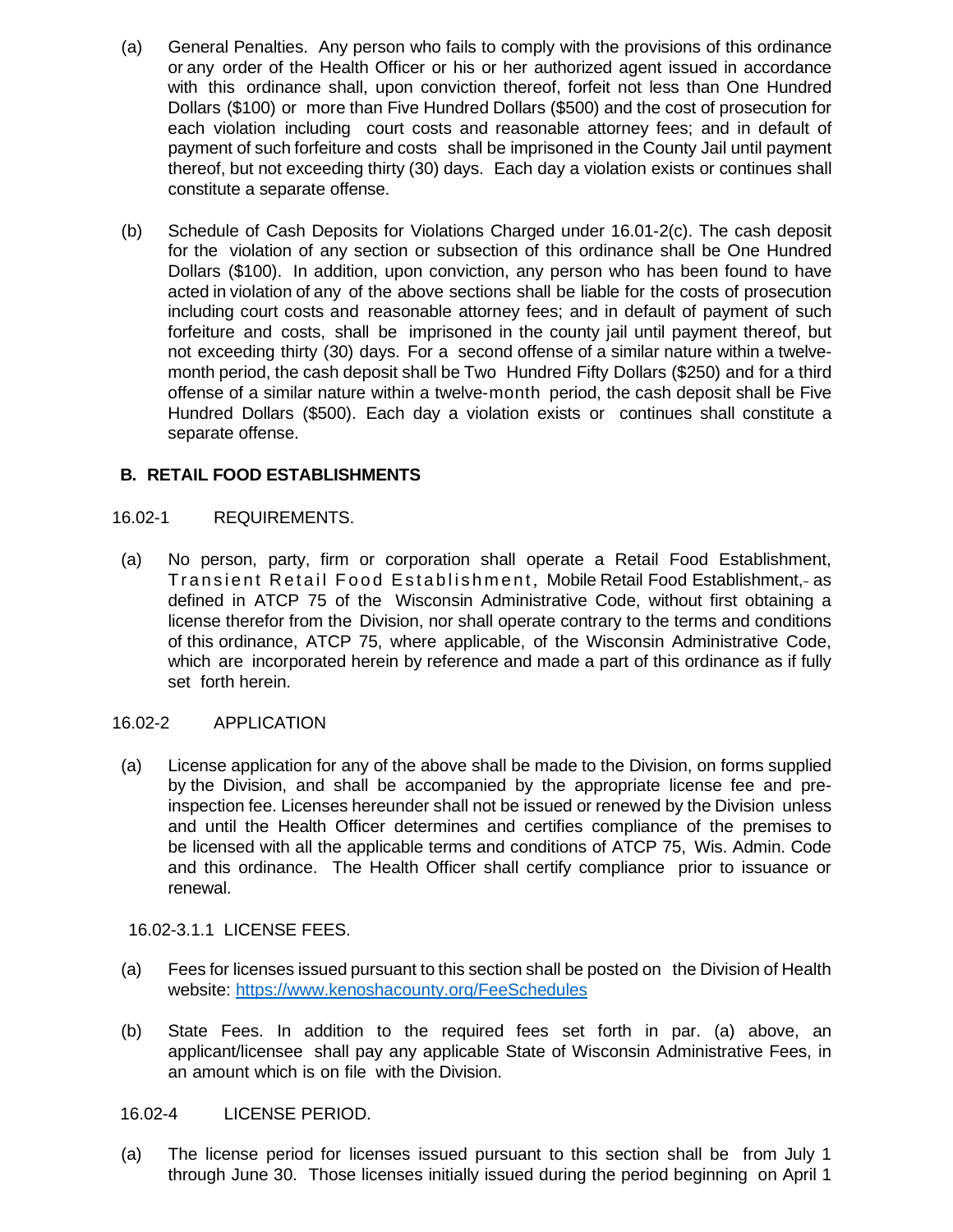and ending on June 30 expire on June 30 of the following year.

# 16.02-5 TRANSIENT RETAIL FOOD ESTABLISHEMENT

- (a) A Transient Retail Food Establishment or Special Events Food Establishment may be moved from location to location within the County but may only operate as part of a Special Event. A Transient Retail Food Establishment license or Special Events Food Establishment license may not be used to operate more than one facility at a time.
- (b) Fees for licenses issued pursuant to this section shall be posted on the Division of Health website: [https://www.kenoshacounty.org/FeeSchedules](https://gcc02.safelinks.protection.outlook.com/?url=https%3A%2F%2Fwww.kenoshacounty.org%2FFeeSchedules&data=04%7C01%7CMark.Melotik%40kenoshacounty.org%7Cd19d54b4d22d4a99cb2308d9e0f2ba94%7C398ef54a8fda4dbc9488d353f54c7af3%7C1%7C0%7C637788155377071208%7CUnknown%7CTWFpbGZsb3d8eyJWIjoiMC4wLjAwMDAiLCJQIjoiV2luMzIiLCJBTiI6Ik1haWwiLCJXVCI6Mn0%3D%7C3000&sdata=4Z5fXvLkNmQzkQpYzWfm3P6335tKlxO2P%2Ffv0uXxPas%3D&reserved=0)
- (c) State Fees. In addition to the required fees set forth in par. (a) above, an applicant/licensee shall pay any applicable State of Wisconsin administrative fees, in an amount which is on file with the Division.

# **C. BED AND BREAKFAST ESTABLISHMENTS**

### 16.04-1 REQUIREMENT

No person, party, firm or corporation shall operate a Bed and Breakfast Establishment as defined in ATCP 73 of the Wisconsin Administrative Code, without first obtaining a license therefor from the Division, nor shall operate contrary to the terms and conditions of this ordinance or ATCP 73 of the Wisconsin Administrative Code, which is incorporated herein by reference and made a part of this ordinance as if fully set forth herein.

### 16.04-2 APPLICATION.

Application shall be made to the Division, on forms supplied by the Division, and shall be accompanied by the appropriate license fee and pre-inspection fee. A license shall not be issued or renewed by the Division unless the Health Officer determines and certifies that the premises are in compliance with all of the terms and conditions of ATCP 73 and this ordinance. The Health Officer shall certify compliance prior to issuance or renewal.

### 16.04-3 LICENSE FEES:

(a) Fees for licenses issued pursuant to this section shall be posted on the Division of Health website: [https://www.kenoshacounty.org/FeeSchedules](https://gcc02.safelinks.protection.outlook.com/?url=https%3A%2F%2Fwww.kenoshacounty.org%2FFeeSchedules&data=04%7C01%7CMark.Melotik%40kenoshacounty.org%7Cd19d54b4d22d4a99cb2308d9e0f2ba94%7C398ef54a8fda4dbc9488d353f54c7af3%7C1%7C0%7C637788155377071208%7CUnknown%7CTWFpbGZsb3d8eyJWIjoiMC4wLjAwMDAiLCJQIjoiV2luMzIiLCJBTiI6Ik1haWwiLCJXVCI6Mn0%3D%7C3000&sdata=4Z5fXvLkNmQzkQpYzWfm3P6335tKlxO2P%2Ffv0uXxPas%3D&reserved=0)

 (b) State Fees. In addition to the required fees set forth in par. (a) above, an applicant/licensee shall pay any applicable State of Wisconsin Administrative Fees, in an amount which is on file with the Division.

16.04-4 LICENSE PERIOD.

(a) The license period for licenses issued pursuant to this section shall be from July 1 through June 30. Those licenses initially issued during the period beginning on April 1 and ending on June 30 expire on June 30 of the following year.

# **D. FOOD AND BEVERAGE ESTABLISHMENT**

RETAIL FOOD ESTABLISHMENT SANITATION RULES.

No applicant may obtain a "Class B" license or permit or a "Class C" license unless the premises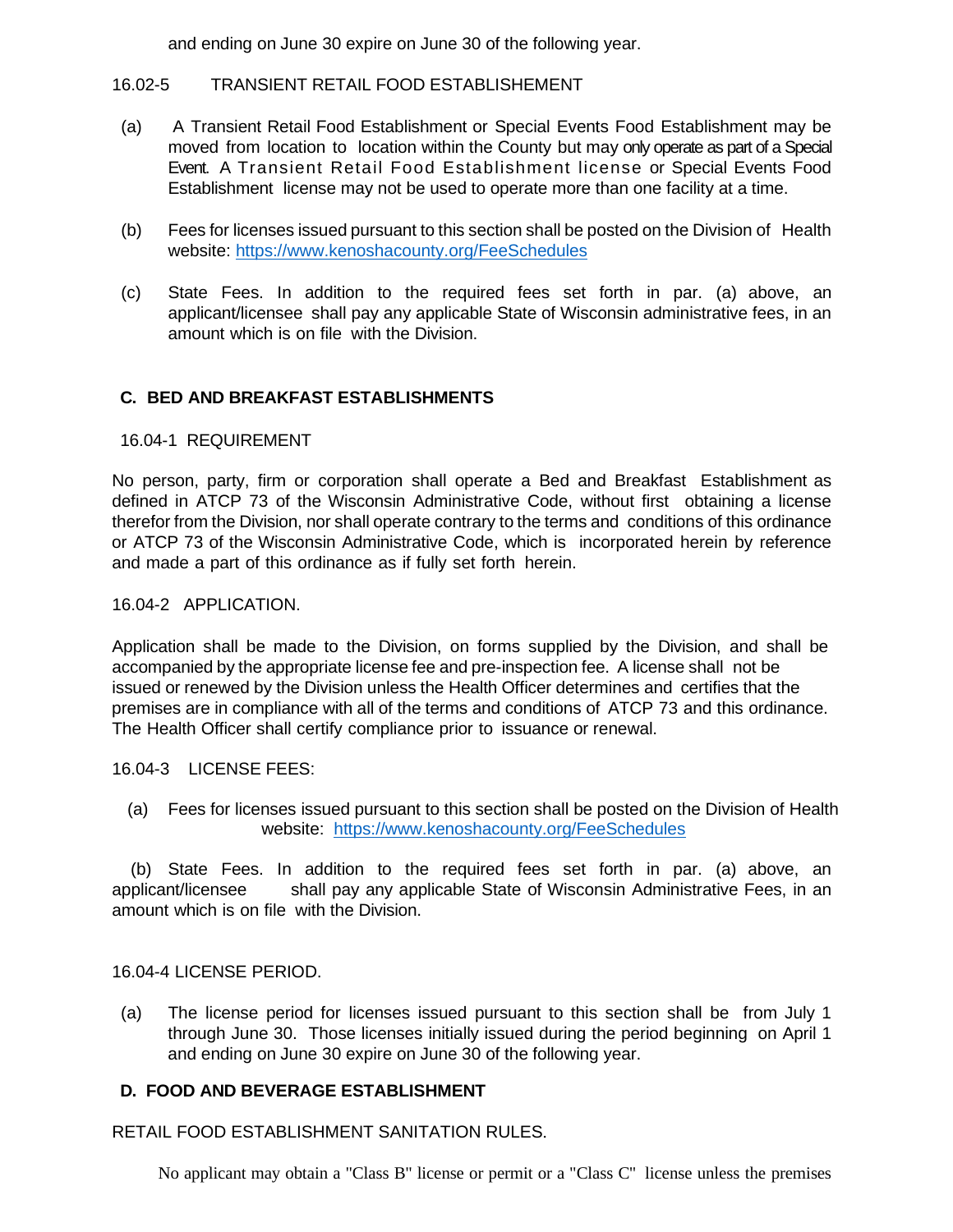complies with the rules promulgated by the department of agriculture, trade and consumer protection governing sanitation in restaurants. However, the department of agriculture, trade and consumer protection may not restrict the serving of cheese without charge in individual portions to customers as permitted by s. 97.01 [\(14g\).](https://docs.legis.wisconsin.gov/document/statutes/97.01(14g)) Wis. Stats. As amended from time to time.

#### 16.05-1 DEFINITION.

 For the purpose of this section, a Food and Beverage Establishment shall include: 1) any tavern not licensed as a Retail Food Establishment, as defined in ATCP 75, Wis. Admin. Code; 2) a produce stand not located in a designated farmer's market; 3) a produce stand operated by a farmer off of their own property; 4) an establishment that serves or sells food that is not pre-packaged and which is not licensed pursuant to ATCP 75, Wis. Admin. Code; and 5) an establishment serving beverages and which is not licensed pursuant to ATCP 75, Wis. Admin. Code.

### 16.05-2 REQUIREMENT.

 No person shall operate a Food and Beverage Establishment within Kenosha County without first obtaining a license therefore from the Division, nor operate it contrary to the terms and conditions of this Ordinance.

### 16.05-3 EXEMPTION.

 Establishments serving only beverages in original containers and not using beverage dispensers, reusable containers, dishwashing equipment, and/or ice making machines, are not required to obtain a license under this section.

16.05-4 APPLICATION.

- (a) An application for a Food and Beverage Establishment license shall be made to the Division, on forms supplied by the Division, and shall be accompanied by the appropriate license fee.
- (b) A license shall not be issued or renewed by the Division unless the person or establishment is in full compliance with the terms of this Ordinance, as may hereinafter be amended. The Health Officer shall certify compliance prior to issuance or renewal.

16.05-5 LICENSE FEES:

(a) Fees for licenses issued pursuant to this section shall be posted on the Division of Health website: [https://www.kenoshacounty.org/FeeSchedules](https://gcc02.safelinks.protection.outlook.com/?url=https%3A%2F%2Fwww.kenoshacounty.org%2FFeeSchedules&data=04%7C01%7CMark.Melotik%40kenoshacounty.org%7Cd19d54b4d22d4a99cb2308d9e0f2ba94%7C398ef54a8fda4dbc9488d353f54c7af3%7C1%7C0%7C637788155377071208%7CUnknown%7CTWFpbGZsb3d8eyJWIjoiMC4wLjAwMDAiLCJQIjoiV2luMzIiLCJBTiI6Ik1haWwiLCJXVCI6Mn0%3D%7C3000&sdata=4Z5fXvLkNmQzkQpYzWfm3P6335tKlxO2P%2Ffv0uXxPas%3D&reserved=0)

### 16.05-6 LICENSE PERIOD.

The license period for licenses issued pursuant to this section shall be from July  $1<sup>st</sup>$  of each year through June 30<sup>th</sup> of the following year. Licenses are not transferable from one person or place to another. Those licenses initially issued during the period beginning on April 1 and ending on June 30 expire on June 30 of the following year.

### 16.05-7 REGULATIONS.

(a) Pursuant to Sec. 125.68(5), Stats., all "Class B" or "Class C" taverns must conform to ATCP

75 Wis. Admin. Code, which is incorporated herein by reference and made a part of this ordinance as if fully set forth herein, unless otherwise exempted therein.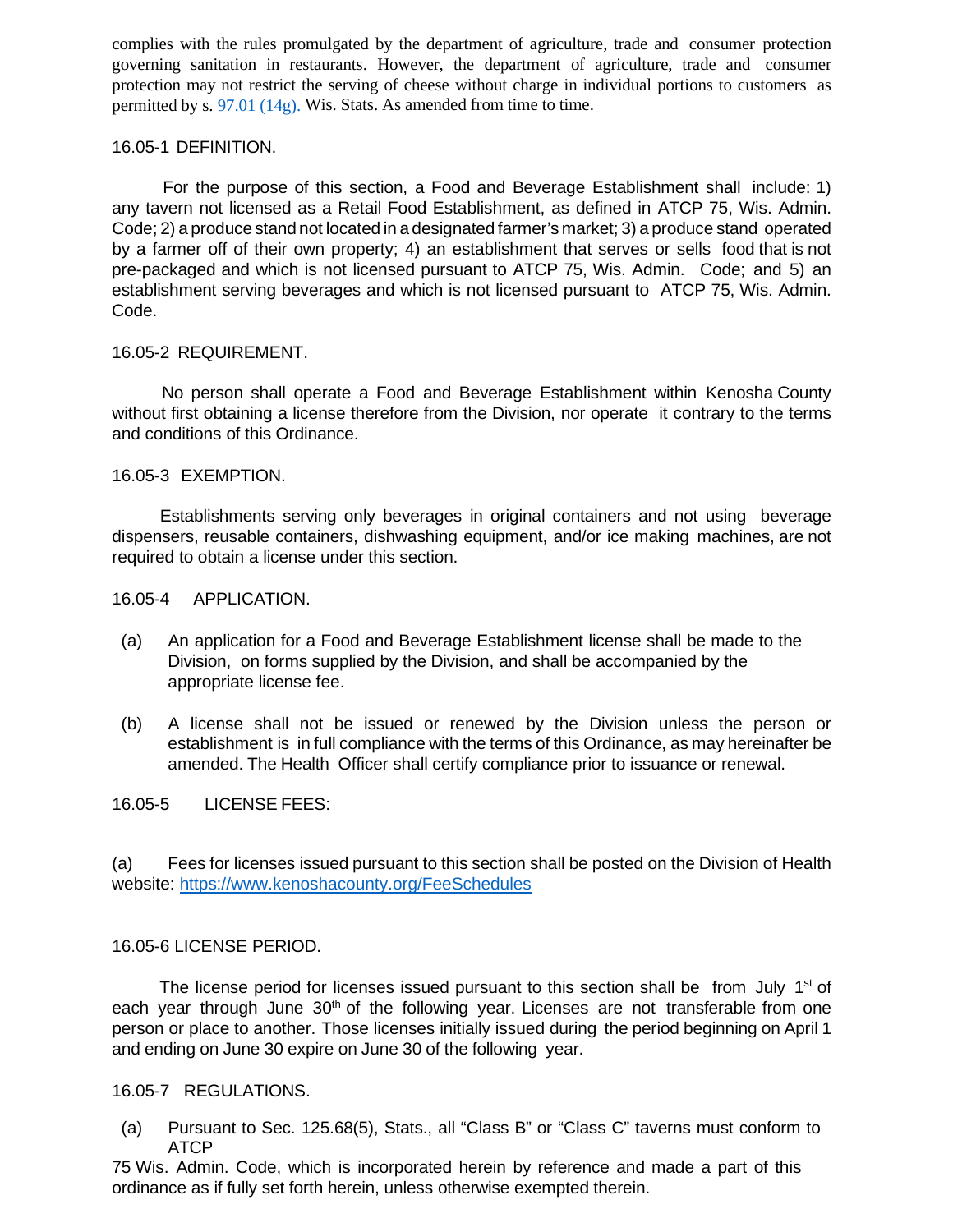- (b) No person shall manufacture, prepare for sale, offer, store, distribute or sell food unless it is securely protected from filth, insects, rodents, dust, or contamination or unclean, unhealthful or insanitary conditions.
- (c) Handwash Facilities. All handwash sinks shall have hot and cold running water, soap, and sanitary single service towels at all times. Facilities whose employees handle unwrapped food shall have an employee handwash sink in or adjacent to the food handling area.
- (d) Food Contact Surfaces. Food contact surfaces shall be kept clean and shall be smooth, impervious, non-absorbent and kept in good repair.
- (e) Floors, Walls and Ceilings. All floors, walls and ceilings in food areas shall be constructed of smooth, impervious, easily cleanable materials, and shall be kept clean and in good repair.
- (f) Control of Insects, Rodents and Other Animals. Effective measures and programs shall be employed to control the presence of insects, rodents, and other vermin on the premises.
- (g) Exterior Premises. Premises on which food establishments are located shall be well drained and kept in a clean and orderly condition, free from accumulations of trash, garbage, and other sources of contamination.
- (h) Cleaning Requirements Equipment & Utensils.
	- (1) All food equipment and utensils shall be thoroughly cleaned daily or more frequently as necessary to keep them in a sanitary condition.
	- (2) Establishments that have equipment or utensils to wash or clean shall have a stainless steel sink with at least 2 compartments and a satisfactory area to store clean utensils. Sinks shall be of adequate size to permit proper cleaning of equipment or utensils. The first compartment shall contain a warm detergent solution. After utensils are washed they should be rinsed of detergent and immersed in the second compartment containing an acceptable amount of a sanitizer approved by the Division. Utensils shall then be air-dried. The Health Officer may waive or modify this requirement under extenuating circumstances.

# **E. HOTELS, MOTELS AND TOURIST ROOMING HOUSES**

16.07-1 REQUIREMENT.

No person, party, firm or corporation shall operate a Hotel, Motel, or Tourist Rooming House, as defined in ATCP 72 of the Wisconsin Administrative Code, without first obtaining a license therefor from the Division, nor operate contrary to the terms and conditions of this Ordinance or ATCP 72 of the Wisconsin Administrative code, which is incorporated herein by reference and made a part of this Ordinance as is fully set forth herein.

### 16.07-2 APPLICATION.

(a) License application for any of the above shall be made to the Division, on forms supplied by the Division, and shall be accompanied by the appropriate license fee and preinspection fee. Licenses hereunder shall not be issued or renewed by the Division unless and until the Health Officer determines and certifies compliance of the premises to be licensed with all of the applicable terms and conditions of ATCP 72, Wis. Admin. Code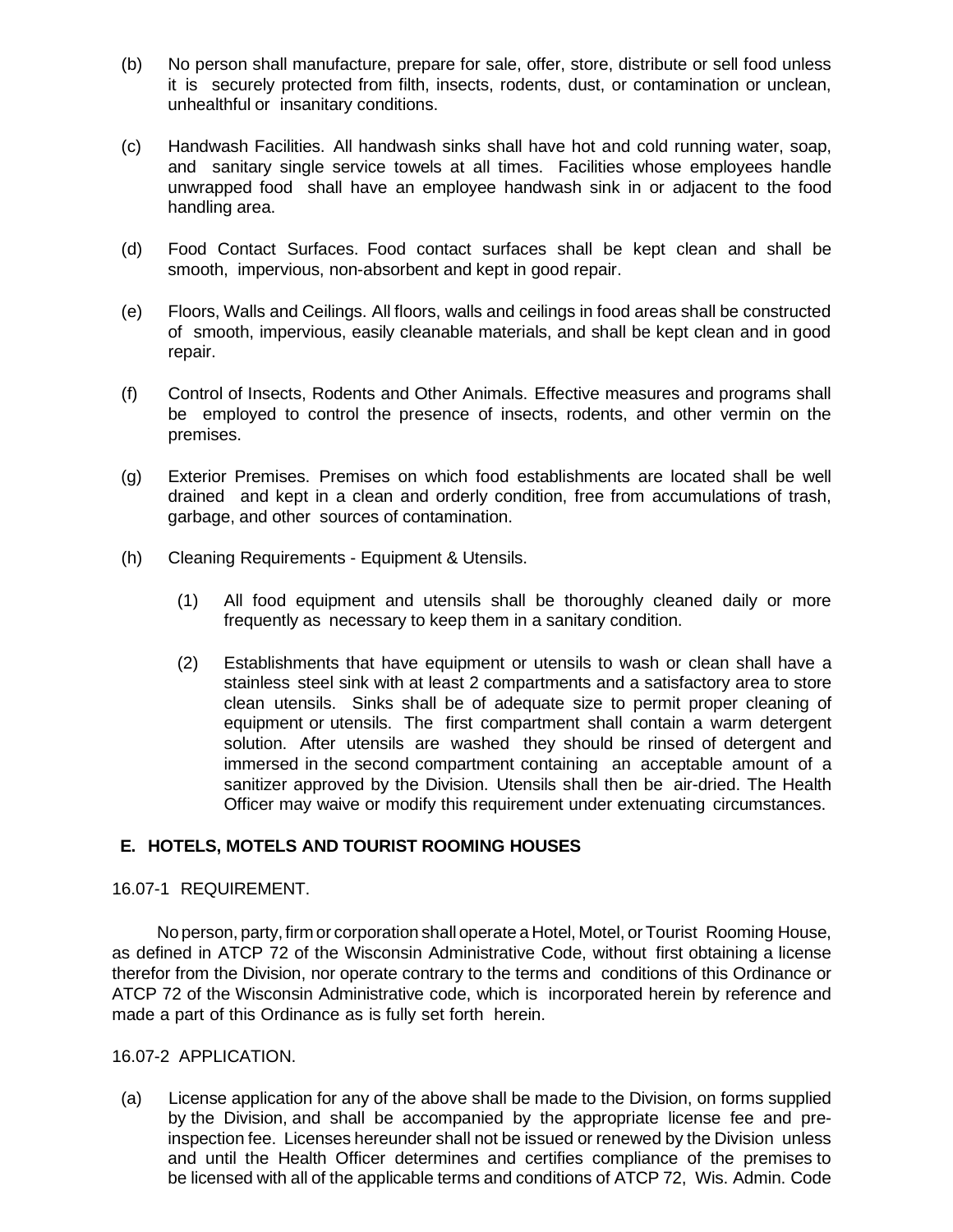and this ordinance. The Health Officer shall certify compliance prior to issuance or renewal.

16.07-3 LICENSE FEES:

(a) Fees for licenses issued pursuant to this section shall be posted on the Division of Health website: [https://www.kenoshacounty.org/FeeSchedules](https://gcc02.safelinks.protection.outlook.com/?url=https%3A%2F%2Fwww.kenoshacounty.org%2FFeeSchedules&data=04%7C01%7CMark.Melotik%40kenoshacounty.org%7Cd19d54b4d22d4a99cb2308d9e0f2ba94%7C398ef54a8fda4dbc9488d353f54c7af3%7C1%7C0%7C637788155377071208%7CUnknown%7CTWFpbGZsb3d8eyJWIjoiMC4wLjAwMDAiLCJQIjoiV2luMzIiLCJBTiI6Ik1haWwiLCJXVCI6Mn0%3D%7C3000&sdata=4Z5fXvLkNmQzkQpYzWfm3P6335tKlxO2P%2Ffv0uXxPas%3D&reserved=0)

(b) State Fees. In addition to the required fees set forth in par. (a) above, an applicant/license

 shall pay any applicable State of Wisconsin Administrative Fees, in an amount which is on file

with the Division.

### 16.07-4 LICENSE PERIOD.

 The license period for licenses issued pursuant to this section shall be one year from July 1st through June 30th, except that permits initially issued during the period beginning on April 1 and ending on June 30 expire on June 30 of the following year.

### **F. RECREATIONAL AND EDUCATIONAL CAMPS**

#### 16.08-1 REQUIREMENT.

 No person shall operate a Recreational and Educational Camp within Kenosha County without first obtaining a license therefor from the Division, nor shall operate contrary to the terms and conditions of this Ordinance or ATCP 78 of the Wisconsin Administrative Code, which is incorporated herein by reference and made a part of this ordinance as if fully set forth herein.

#### 16.08-2 APPLICATION.

(a) License application for recreational and educational camps shall be made to the Division, on forms supplied by the Division, and shall be accompanied by the appropriate license fee and pre-inspection fee. A license shall not be issued or renewed by the Division, unless and until the Health Officer determines and certifies that the premises comply with all of the terms and conditions of ATCP 78 , Wis. Admin. Code and this ordinance. The Health Officer shall certify compliance prior to issuance or renewal.

16.08-3 LICENSE FEES:

(a) Fees for licenses issued pursuant to this section shall be posted on the Division of Health website: [https://www.kenoshacounty.org/FeeSchedules](https://gcc02.safelinks.protection.outlook.com/?url=https%3A%2F%2Fwww.kenoshacounty.org%2FFeeSchedules&data=04%7C01%7CMark.Melotik%40kenoshacounty.org%7Cd19d54b4d22d4a99cb2308d9e0f2ba94%7C398ef54a8fda4dbc9488d353f54c7af3%7C1%7C0%7C637788155377071208%7CUnknown%7CTWFpbGZsb3d8eyJWIjoiMC4wLjAwMDAiLCJQIjoiV2luMzIiLCJBTiI6Ik1haWwiLCJXVCI6Mn0%3D%7C3000&sdata=4Z5fXvLkNmQzkQpYzWfm3P6335tKlxO2P%2Ffv0uXxPas%3D&reserved=0)

(b) State Fees. In addition to the required fees set forth in par. (a) above, an applicant/licensee shall pay any applicable State of Wisconsin Administrative Fees, in an amount which is on file with the Division.

#### 16.08-4 LICENSE PERIOD.

 The license period for licenses issued pursuant to this section shall be one year from July 1st through June 30th, except that permits initially issued during the period beginning on April 1 and ending on June 30 expire on June 30 of the following year.

### **G.PUBLIC SWIMMING POOLS**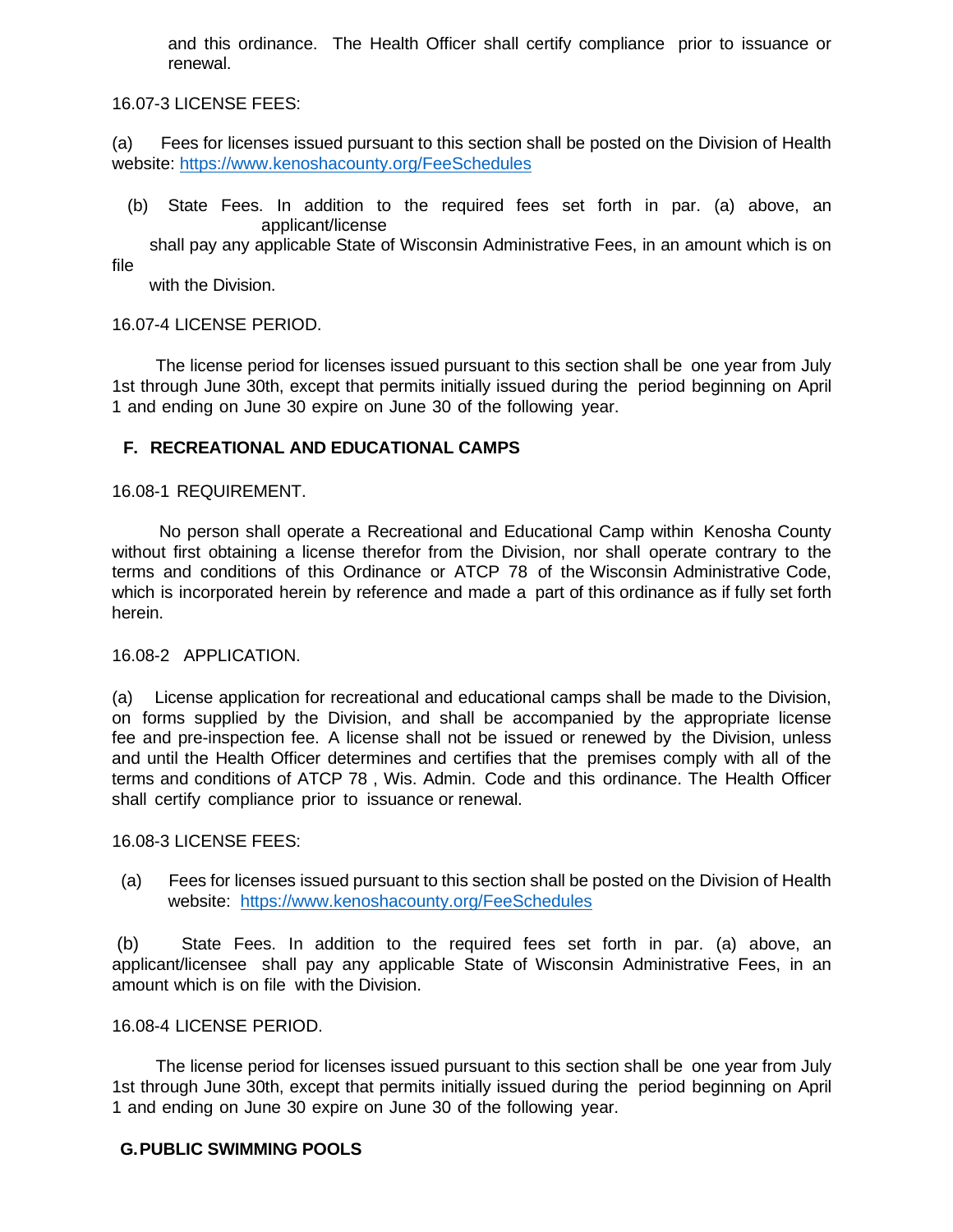16.09-1 REQUIREMENT.

 No person, party, firm, or corporation shall operate a Public Swimming Pool, as defined in SPS 390 and ATCP 76, Wisconsin Administrative Code, without first obtaining a license therefor from the Division, nor shall operate contrary to the terms and conditions of this ordinance or SPS 390 and ATCP 76 of the Wisconsin Administrative Code, which are incorporated herein by reference and made a part of this Ordinance as if fully set forth herein.

### 16.09-2 APPLICATION.

(a) License application for public swimming pools shall be made to the Division, on forms supplied by the Division, and shall be accompanied by the appropriate license fee and pre- inspection fee. Licenses hereunder shall not be issued or renewed by the Division unless and until the Health Officer determines and certifies compliance of the premises to be licensed with all of the applicable terms and conditions of SPS 390 and ATCP 76, Wis. Admin. Code and this ordinance. The Health Officer shall certify compliance prior to issuance or renewal.

### 16.09-3 LICENSE FEES:

(a) Fees for licenses issued pursuant to this section shall be posted on the Division of Health website: [https://www.kenoshacounty.org/FeeSchedules](https://gcc02.safelinks.protection.outlook.com/?url=https%3A%2F%2Fwww.kenoshacounty.org%2FFeeSchedules&data=04%7C01%7CMark.Melotik%40kenoshacounty.org%7Cd19d54b4d22d4a99cb2308d9e0f2ba94%7C398ef54a8fda4dbc9488d353f54c7af3%7C1%7C0%7C637788155377071208%7CUnknown%7CTWFpbGZsb3d8eyJWIjoiMC4wLjAwMDAiLCJQIjoiV2luMzIiLCJBTiI6Ik1haWwiLCJXVCI6Mn0%3D%7C3000&sdata=4Z5fXvLkNmQzkQpYzWfm3P6335tKlxO2P%2Ffv0uXxPas%3D&reserved=0)

(b) State Fees. In addition to the required fees set forth in par. (a) above, an applicant/license

 shall pay any applicable State of Wisconsin administrative fees, in an amount which is on file

with the Division.

# 16.09-4 LICENSE PERIOD.

 The license period for licenses issued pursuant to this section shall be one year from July 1st through June 30th, except that permits initially issued during the period beginning on April 1 and ending on June 30 expire on June 30 of the following year.

# **H. CAMPGROUNDS**

### 16.10-1 REQUIREMENT.

 No person, party, firm or corporation shall operate a Campground, as defined in ATCP 79 of the Wisconsin Administrative Code, without first obtaining a license therefor from the Division, nor shall operate contrary to the terms and conditions of this ordinance or ATCP 79 of the Wisconsin Administrative Code, which is incorporated herein by reference and made a part of this Ordinance as if fully set forth herein.

### 16.10-2 APPLICATION.

(a) License applications for campgrounds shall be made to the Division, on forms supplied by the Division, and shall be accompanied by the appropriate license fee and preinspection fee. Licenses hereunder shall not be issued or renewed by the Division unless and until the Health Officer determines and certifies compliance of the premises to be licensed with all of the applicable terms and conditions of ATCP 79, Wis. Admin. Code and this ordinance. The Health Officer shall certify compliance prior to issuance or renewal.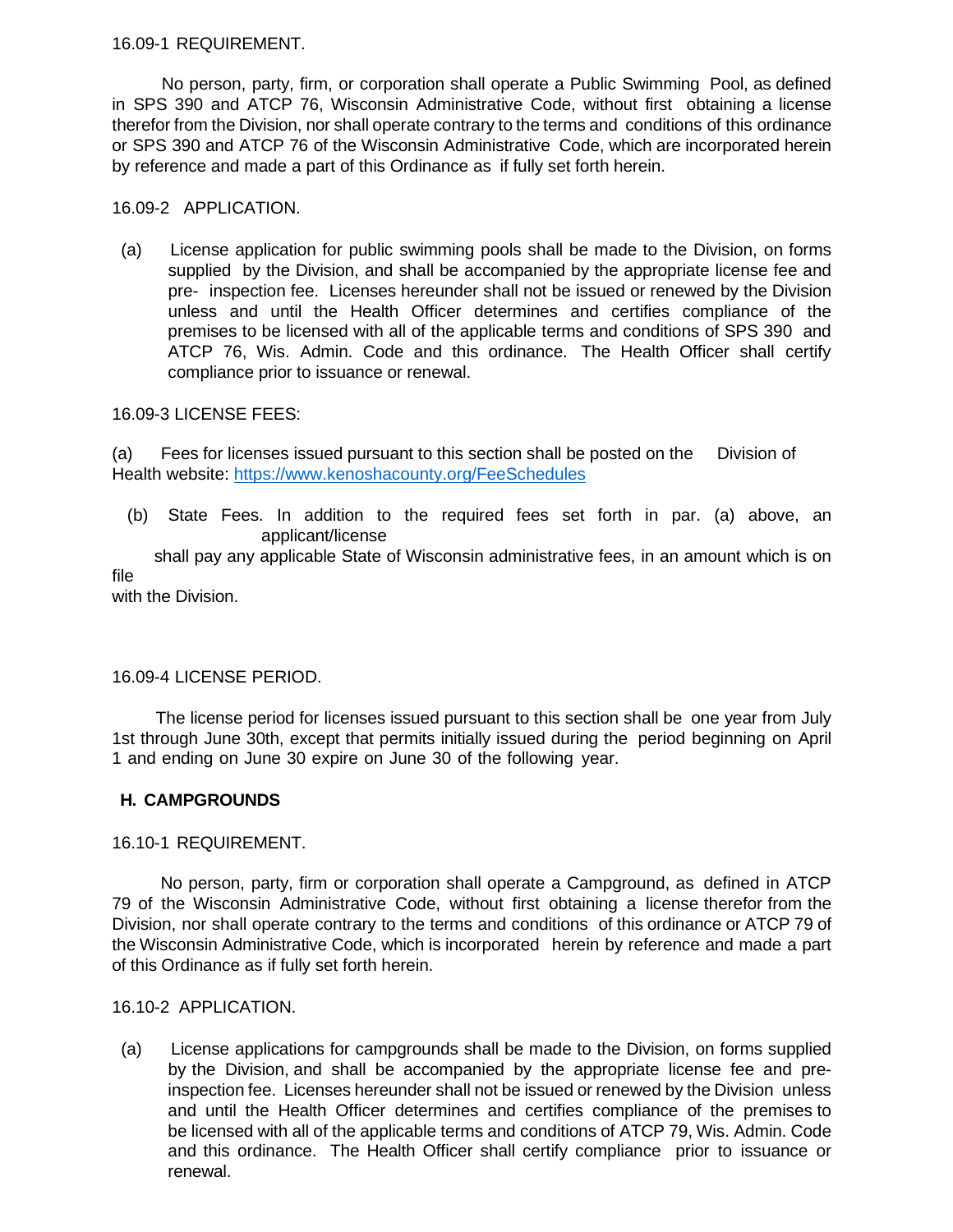16.10-3 LICENSE FEES:

(a) Fees for licenses issued pursuant to this section shall be posted on the Division of Health website: [https://www.kenoshacounty.org/FeeSchedules](https://gcc02.safelinks.protection.outlook.com/?url=https%3A%2F%2Fwww.kenoshacounty.org%2FFeeSchedules&data=04%7C01%7CMark.Melotik%40kenoshacounty.org%7Cd19d54b4d22d4a99cb2308d9e0f2ba94%7C398ef54a8fda4dbc9488d353f54c7af3%7C1%7C0%7C637788155377071208%7CUnknown%7CTWFpbGZsb3d8eyJWIjoiMC4wLjAwMDAiLCJQIjoiV2luMzIiLCJBTiI6Ik1haWwiLCJXVCI6Mn0%3D%7C3000&sdata=4Z5fXvLkNmQzkQpYzWfm3P6335tKlxO2P%2Ffv0uXxPas%3D&reserved=0)

 (b) State Fees. In addition to the required fees set forth in par. (a) above, an applicant/licensee shall pay any applicable State of Wisconsin Administrative Fees, in an amount which is on file with the Division.

### 16.10-4 LICENSE PERIOD.

 The license period for licenses issued pursuant to this section shall be one year from July 1st through June 30th, except that permits initially issued during the period beginning on April 1 and ending on June 30 expire on June 30 of the following year.

### **I. MOBILE HOME PARKS**

### 16.11-1 REQUIREMENT.

 No person, party, firm or corporation shall operate a Mobile Home Park without first obtaining a license therefor from the Division, nor shall operate contrary to the terms and conditions of this ordinance or SPS 326 of the Wisconsin Administrative Code, which is incorporated herein by reference and made a part of this Ordinance as if fully set forth herein.

### 16.11-2 APPLICATION.

(a) License application for mobile home parks shall be made to the Division, on forms supplied by the Division, and shall be accompanied by the appropriate license fee and pre- inspection fee. Licenses hereunder shall not be issued or renewed by the Division unless and until the Health Officer determines and certifies compliance of the premises to be licensed with all of the applicable terms and conditions of SPS 326, Wis. Admin. Code and this ordinance. The Health Officer shall certify compliance prior to issuance or renewal.

16.11-3 LICENSE FEES:

(a) Fees for licenses issued pursuant to this section shall be posted on the Division of Health website: [https://www.kenoshacounty.org/FeeSchedules](https://gcc02.safelinks.protection.outlook.com/?url=https%3A%2F%2Fwww.kenoshacounty.org%2FFeeSchedules&data=04%7C01%7CMark.Melotik%40kenoshacounty.org%7Cd19d54b4d22d4a99cb2308d9e0f2ba94%7C398ef54a8fda4dbc9488d353f54c7af3%7C1%7C0%7C637788155377071208%7CUnknown%7CTWFpbGZsb3d8eyJWIjoiMC4wLjAwMDAiLCJQIjoiV2luMzIiLCJBTiI6Ik1haWwiLCJXVCI6Mn0%3D%7C3000&sdata=4Z5fXvLkNmQzkQpYzWfm3P6335tKlxO2P%2Ffv0uXxPas%3D&reserved=0)

 (b) State Fees. In addition to the required fees set forth in par. (a) above, an applicant/licensee

 shall pay any applicable State of Wisconsin Administrative Fees, in an amount which is on file

with the Division.

### 16.11-4 LICENSE PERIOD.

 The license period for licenses issued pursuant to this section shall be one year from July 1st through June 30<sup>th</sup>. New licenses obtained from April 1 through June 30 will be assessed 25% of the license fee.

# **J. TATTOO AND BODY PIERCING ESTABLISHMENTS**

16.12-1 AUTHORITY.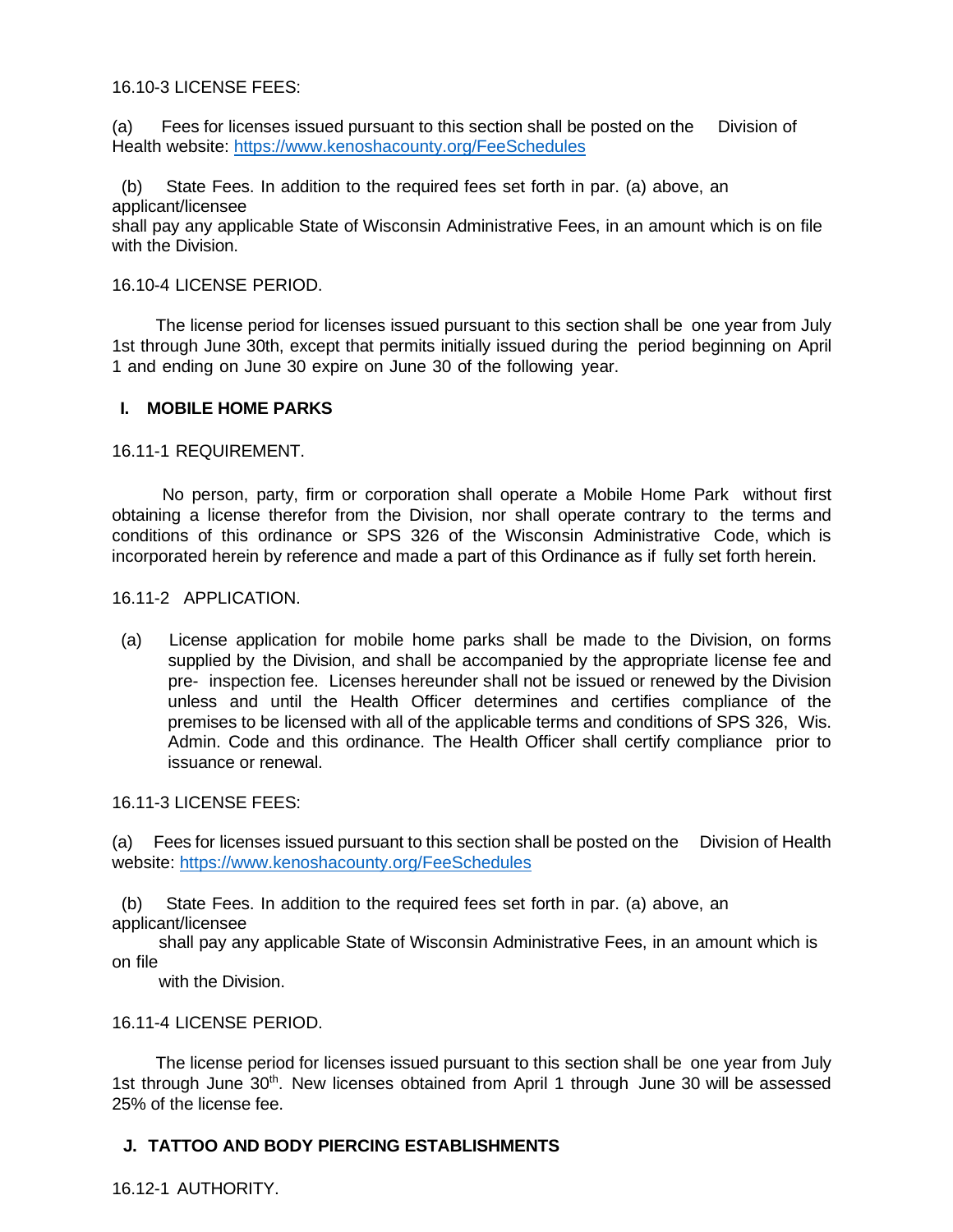This section is hereby adopted pursuant to the authority granted in Sec.252.245(6), Wis. Stats., as may hereinafter be amended.

### 16.12-2 COMPLIANCE.

 No Tattoo or Body Piercing establishment, or a combined tattoo and body piercing establishment as defined in DSPS 221 may operate contrary to the terms set forth in this ordinance, Kenosha County Board of Health regulation and DSPS 221, Wis. Admin. Code, as may hereinafter be amended, which are incorporated herein by reference and made a part of this ordinance as if set forth fully herein.

### 16.12-3 REQUIREMENT OF A LICENSE.

- (a) Establishment. No person shall operate a tattoo establishment, as defined in DSPS 221, Wis. Admin. Code, or a body piercing establishment, as defined in DSPS 221, Wis. Admin. Code, or a combined tattoo and body piercing establishment in Kenosha County unless the person has obtained a valid license for the operation of the establishment from the Division.
- (b) Practitioner. No person may tattoo or body pierce, as defined in DSPS 221 Wis. Admin. Code, another person, use or assume the title of tattooist or body piercer, as defined in DSPS 221 3 Wis. Admin. Code, or designate or represent himself or herself as a tattooist or body piercer, unless the person has obtained a valid practitioner license from the state of Wisconsin Department of Safety and Professional services.

#### 16.12-4 APPLICATION.

(a) An application for a license to operate a tattoo and/or body piercing establishment shall be made to the Division, on forms supplied by the Division and shall be accompanied by the appropriate license fee and pre-inspection fee, where applicable. A license shall not be issued or renewed by the Division unless the establishment is in full compliance with the terms of this Ordinance, DSPS 221, Wis. Admin. Code, and any applicable Board of Health regulation, as may hereinafter be amended. The Health Officer shall certify compliance prior to issuance or renewal.

#### 16.12-5 LICENSE FEES:

(a) Fees for licenses issued pursuant to this section shall be posted on the Division of Health website: [https://www.kenoshacounty.org/FeeSchedules](https://gcc02.safelinks.protection.outlook.com/?url=https%3A%2F%2Fwww.kenoshacounty.org%2FFeeSchedules&data=04%7C01%7CMark.Melotik%40kenoshacounty.org%7Cd19d54b4d22d4a99cb2308d9e0f2ba94%7C398ef54a8fda4dbc9488d353f54c7af3%7C1%7C0%7C637788155377071208%7CUnknown%7CTWFpbGZsb3d8eyJWIjoiMC4wLjAwMDAiLCJQIjoiV2luMzIiLCJBTiI6Ik1haWwiLCJXVCI6Mn0%3D%7C3000&sdata=4Z5fXvLkNmQzkQpYzWfm3P6335tKlxO2P%2Ffv0uXxPas%3D&reserved=0)

 (b) State Fees. In addition to the required fees set forth in par. (a) above, an applicant/licensee shall pay

 any applicable State of Wisconsin Administrative Fees, in an amount which is on file with the Division.

#### 16.12-6 LICENSE PERIOD.

 The license period for licenses issued pursuant to this section shall be from July 1 through June 30. Those licenses initially issued during the period beginning on April 1 and ending on June 30 expire on June 30 of the following year.